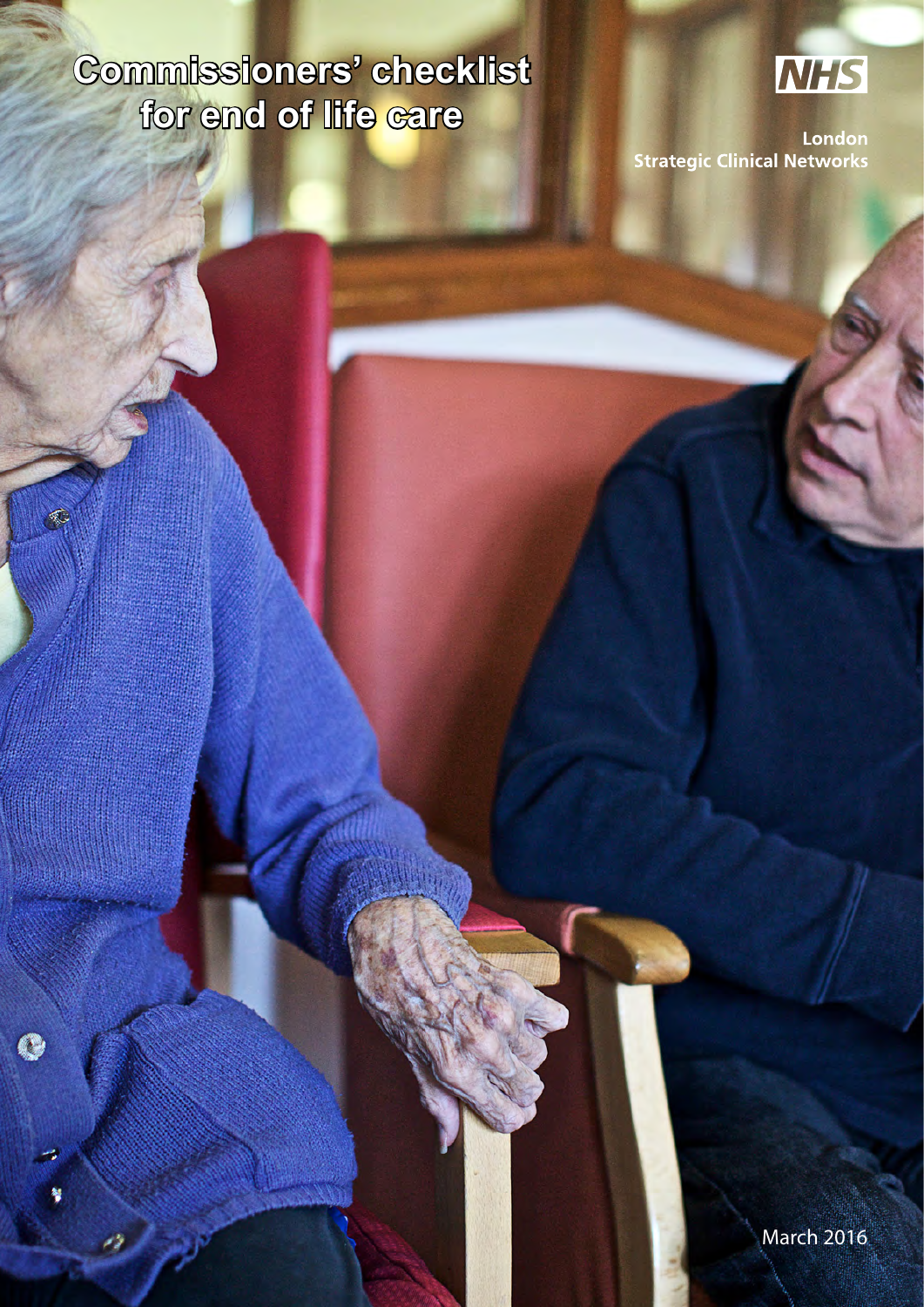#### **Introduction**

#### **An integrated commissioners' checklist for commissioning services which will provide excellent care to people at end of life in all care settings**

This document is primarily aiming to advise those commissioning end of life care. It is designed to be used as a resource for end of life care commissioners to review their existing services and to use those parts that are most relevant or needed locally. It may also assist commissioners who are working together to commission their end of life care specialist palliative services and developing a jointly agreed specification.

#### **Background**

The End of Life Clinical Network has produced this checklist with input from a wide range of professionals and would like to thank all those who have been involved. Its aims are to:

- » Ensure the particular needs of people at end of life are considered when commissioning services (in both health and social care settings);
- » Be useful for all and not specific to any particular condition, service or setting;
- » Achieve excellent quality care;
- » Be used throughout the commissioning cycle, from tendering of services to on-going evaluation and is compatible with the assessment, planning, contracting and monitoring. It does not in any way replace the NICE support for commissioners of end of life care and recommends that NICE guidelines are used alongside this checklist (a reference to NICE guidance can be found at the end of this document);
- » Take into consideration the requirements of CQC that services are safe, effective, caring, responsive and well-led;
- » Support service providers and Health and Wellbeing Boards;
- » Be available in a format to assist patients and carers in accessing the best aspects of care and knowing what should be available;
- » Link to the London Social Care Partnership End of Life Care Charter (2014).

#### **How to use the checklist**

This list of aims applies across all levels of care and within services both in primary and secondary care. The level of detail for each stated aim would depend on the service being commissioned and the local needs. When commissioning a service the particular diversity of the population being served should be a key consideration (eg culture, ethnicity, age, gender, learning disability, mental health, sexuality and spiritual needs).

The checklist aligns closely to the *[Ambitions for Palliative and End of Life Care](http://endoflifecareambitions.org.uk/)*.

A glossary is available at the end of the document.

| <b>Table of contents</b><br><b>Getting started</b>                                                                                                                          |                                                          |
|-----------------------------------------------------------------------------------------------------------------------------------------------------------------------------|----------------------------------------------------------|
| Leadership                                                                                                                                                                  | $\overline{3}$                                           |
| Evidence and information                                                                                                                                                    | $\overline{3}$                                           |
| Making it happen                                                                                                                                                            |                                                          |
| Personalised care plan<br>Shared records<br>Involving supporting and caring for those important to the dying person<br>$24/7$ access<br>Co-design<br>Education and training | <u>5</u><br><u>6</u><br><u>6</u><br><u>8</u><br><u>ର</u> |
| Glossary<br><b>Further reading</b>                                                                                                                                          | 10<br>11                                                 |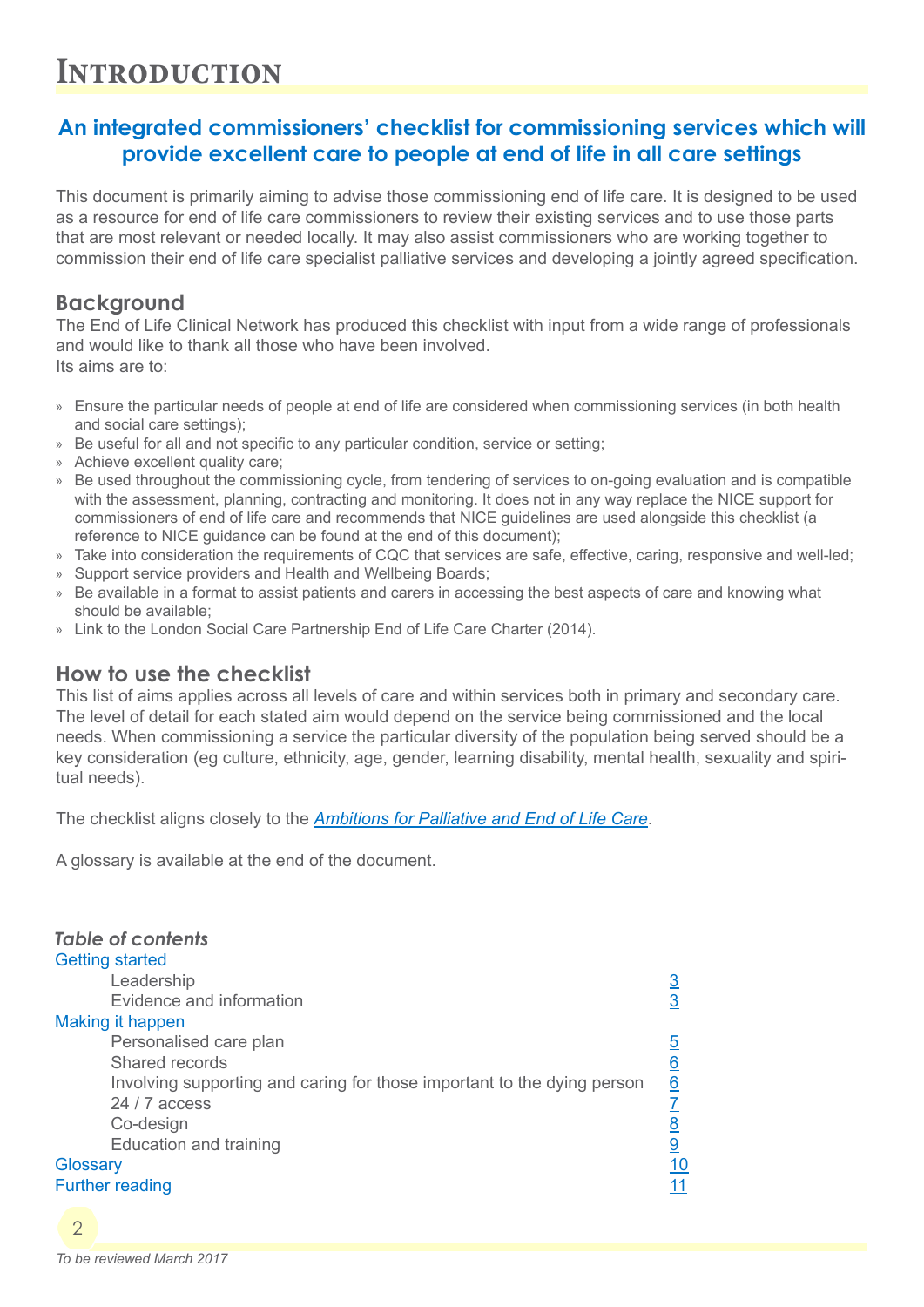<span id="page-2-0"></span>

| <b>Foundation: Leadership</b>                                                                  |                                                                                                                                                                                                                                                                                                                                                                                                                                                                                                                                                                                                                                                                                                                                                                                                                                                                                                                                                                                                                                                                                                                                                                                                                                                                                                                                                                                                                                                                                                                                                      |  |
|------------------------------------------------------------------------------------------------|------------------------------------------------------------------------------------------------------------------------------------------------------------------------------------------------------------------------------------------------------------------------------------------------------------------------------------------------------------------------------------------------------------------------------------------------------------------------------------------------------------------------------------------------------------------------------------------------------------------------------------------------------------------------------------------------------------------------------------------------------------------------------------------------------------------------------------------------------------------------------------------------------------------------------------------------------------------------------------------------------------------------------------------------------------------------------------------------------------------------------------------------------------------------------------------------------------------------------------------------------------------------------------------------------------------------------------------------------------------------------------------------------------------------------------------------------------------------------------------------------------------------------------------------------|--|
| <b>Aims</b>                                                                                    | <b>Steps to take</b>                                                                                                                                                                                                                                                                                                                                                                                                                                                                                                                                                                                                                                                                                                                                                                                                                                                                                                                                                                                                                                                                                                                                                                                                                                                                                                                                                                                                                                                                                                                                 |  |
| Ensure leadership structure and<br>system for commissioning and<br>monitoring end of life care | » Establish oversight or steering group<br>» Establish clear lines of reporting<br>» Establish governance systems<br>» Establish a senior person in each NHS Trust, CCG and adult social<br>services that has responsibility for monitoring end of life care provision<br>within their organisation to promote integrated end of life care.<br>» Encourage a lead GP in each GP practice                                                                                                                                                                                                                                                                                                                                                                                                                                                                                                                                                                                                                                                                                                                                                                                                                                                                                                                                                                                                                                                                                                                                                             |  |
| <b>Aims</b>                                                                                    | <b>Foundation: Evidence and information</b><br><b>Collecting pre-commissioning data and evidence</b>                                                                                                                                                                                                                                                                                                                                                                                                                                                                                                                                                                                                                                                                                                                                                                                                                                                                                                                                                                                                                                                                                                                                                                                                                                                                                                                                                                                                                                                 |  |
|                                                                                                | diagnoses, age, illnesses, deprivation, faith belief and cultural mix, place<br>of death<br>Providers of end of life care:<br>» What services are currently commissioned and provided throughout<br>borough – generic, specialist, health (primary, secondary, tertiary care),<br>social, third sector, with availability over 24 hour period;<br>» What are the funding sources for each of these areas of care<br>What outcomes do they report / how do they communicate and plan<br>$\rangle$<br>services, is there equity of access in relation to the demand / need;<br>» Current and future capacity modelling;<br>Facilitators of end of life care:<br>$\rangle\!\rangle$<br>» Policies and procedures related to end of life care;<br>Availability and use of EPaCCS, (e.g. Coordinate My Care (CMC),<br>Health Analytics, or EMIS Web) or other system with an out of hours<br>provider within community and hospital and other settings;<br>» Availability of and use of other records related to end of life care -<br>including holistic assessment, ACP documentation, care in the last                                                                                                                                                                                                                                                                                                                                                                                                                                                 |  |
|                                                                                                | days of life, bereavement care / risk<br>Availability of pharmacy/ies with an available stock of standard EoLC<br>$\rangle$<br>drugs for use both within and out of working hours<br>» Proformas / means of communication when patient moves between<br>settings<br>» Provision of education related to end of life care – in all settings<br>» Public engagement methods – for example user groups, PALS,<br>Healthwatch<br>» Local incentives related to end of life care – DES, LES etc.<br>» Outcomes related to end of life care at baseline:<br>» Process metrics and recent trends – numbers of deaths, location<br>of deaths / DIUPR, numbers of patients on EPaCCS (e.g. CMC or<br>Health Analytics) GP end of life care registers, number of admissions<br>from nursing / care homes at end of life, no of referrals to SPC and<br>bereavement services, no of bed days in the last year of life, fast track<br>continuing care numbers/ costs, national care of the dying in hospital audit<br>results, CQC report on end of life care<br>» Outcome metrics - bereaved relatives surveys (including, but not<br>only VOICES), complaints (in all settings), patient feedback / in depth<br>interviews of experience of care, staff feedback on quality of care,<br>confidence with provision of end of life care etc.;<br>» Service / organisation (i.e. SPC / hospice / hospice at home) reported<br>metrics - process and outcomes<br>» Patient reported outcome measures (see Cecily Saunders Institute for<br>more information.)<br>3 |  |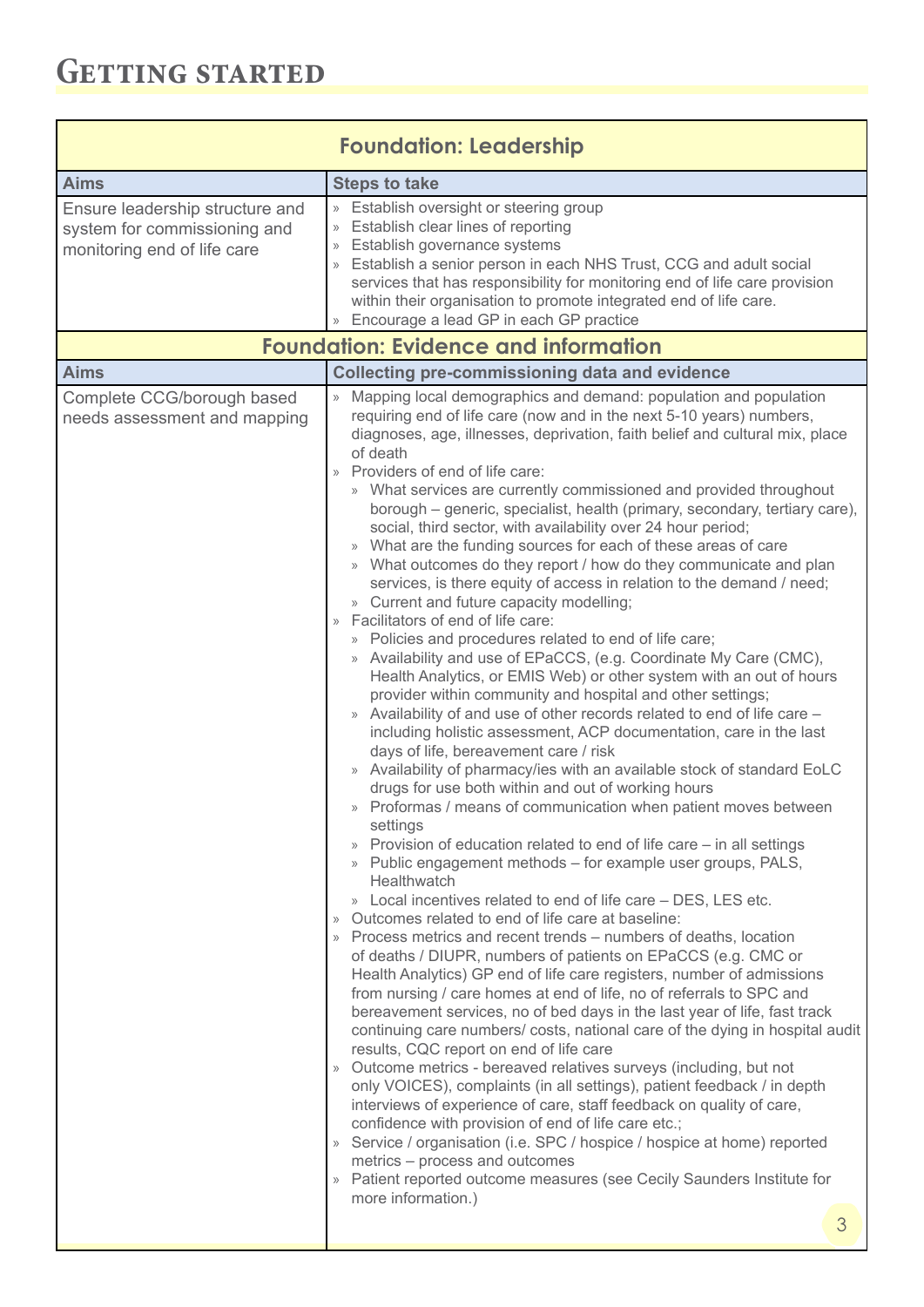#### **GETTING STARTED**

| <b>Foundation: Evidence and information</b>                                                                                                                                                                                                                           |                                                                                                                                                                                                                                                                                                                                                                                                                                                                                                                                                                                                                                                                                                                                                             |  |
|-----------------------------------------------------------------------------------------------------------------------------------------------------------------------------------------------------------------------------------------------------------------------|-------------------------------------------------------------------------------------------------------------------------------------------------------------------------------------------------------------------------------------------------------------------------------------------------------------------------------------------------------------------------------------------------------------------------------------------------------------------------------------------------------------------------------------------------------------------------------------------------------------------------------------------------------------------------------------------------------------------------------------------------------------|--|
| <b>Aims</b>                                                                                                                                                                                                                                                           | <b>Collecting pre-commissioning data and evidence</b>                                                                                                                                                                                                                                                                                                                                                                                                                                                                                                                                                                                                                                                                                                       |  |
| Development of service specifica-<br>tions, service redesign and set-<br>ting of key performance indicators<br>for health and social care aims,<br>strategy, and key enablers and<br>outcomes (using this checklist).                                                 | » Use local data for a comparison or gap analysis with national data and<br>key documents that outline what end of life care should look like:<br><b>NICE Quality Standards for end of life care</b><br>$\mathcal{V}$<br>NICE guidance for commissioners on end of life care<br>$\rangle\!\rangle$<br>Ambitions for palliative and end of life care<br>$\rangle\!\rangle$<br><b>Every moment counts</b><br>$\rangle\!\rangle$<br>One chance to get it right<br>$\rangle\!\rangle$<br>Local data: JSNA, public health, local authority and voluntary sector<br>$\rangle\!\rangle$<br>information;<br>e-ELCA National end of life education resource,<br>$\rangle$<br>London wide end of life care education guidance and case study<br>$\rangle$<br>resource |  |
| <b>Aims</b>                                                                                                                                                                                                                                                           | Data and evidence collection throughout the commissioning<br>cycle                                                                                                                                                                                                                                                                                                                                                                                                                                                                                                                                                                                                                                                                                          |  |
| $~1\%$ of population registered with<br>each GP die per year and ~75%<br>of these have predictable deaths<br>so should have been identified<br>within the 1%.<br>(The NHS Improving Quality web-<br>site provides CCG based data on<br>number and location of death.) | Outcomes<br>» Increase in number of patients on EPaCCS (e.g. CMC, Health Analytics or<br>EMIS Web) palliative care register i.e. number of identified patients<br>» Check / incentivise each practice has a regular meeting to discuss these<br>patients<br>» Incentivise for that number to increase towards 1% by xxx date.<br><b>Measures</b><br>» Number of patients on EPaCCS (eg CMC or Health Analytics) reported by<br>practice, with incentivisation to increase by locally decided % each year;<br>» Presence of regular multidisciplinary meeting to discuss end of life care<br>patients within primary care                                                                                                                                    |  |
| Include identification of patients<br>approaching end of life care in<br>service specification for acute<br>trust providers.                                                                                                                                          | Outcomes<br>» Patients in their last year of life are identified and offered end of life care<br>services including a discussion about PPD and the opportunity to achieve<br>this.                                                                                                                                                                                                                                                                                                                                                                                                                                                                                                                                                                          |  |
|                                                                                                                                                                                                                                                                       | <b>Measures</b><br>» Number of patients put on an EPaCCS system by an acute provider<br>» Use of Gold Standard Framework prognostic indicator guide<br>» Use of SPICT (spict.org.uk)<br>» Evidence of link with frailty hub / long term condition hubs within the<br>locality<br>» NHS Improving Quality data on CCG number and location of deaths.                                                                                                                                                                                                                                                                                                                                                                                                         |  |
| Reduction in deaths in hospital                                                                                                                                                                                                                                       | Outcomes<br>» Patients achieve their preferred place of care and preferred place of death<br><b>Measures</b><br>» Target set to reduce hospital deaths by x% each year;<br>» Number of patients dying in preferred place of care;<br>» Number of deaths in hospital<br>» Number of deaths at home<br>» Number of deaths in hospice<br>» End of life care facilitator role within acute settings.<br>» 30 day readmission rates for patients with long term conditions and other<br>life threatening illnesses<br>4                                                                                                                                                                                                                                          |  |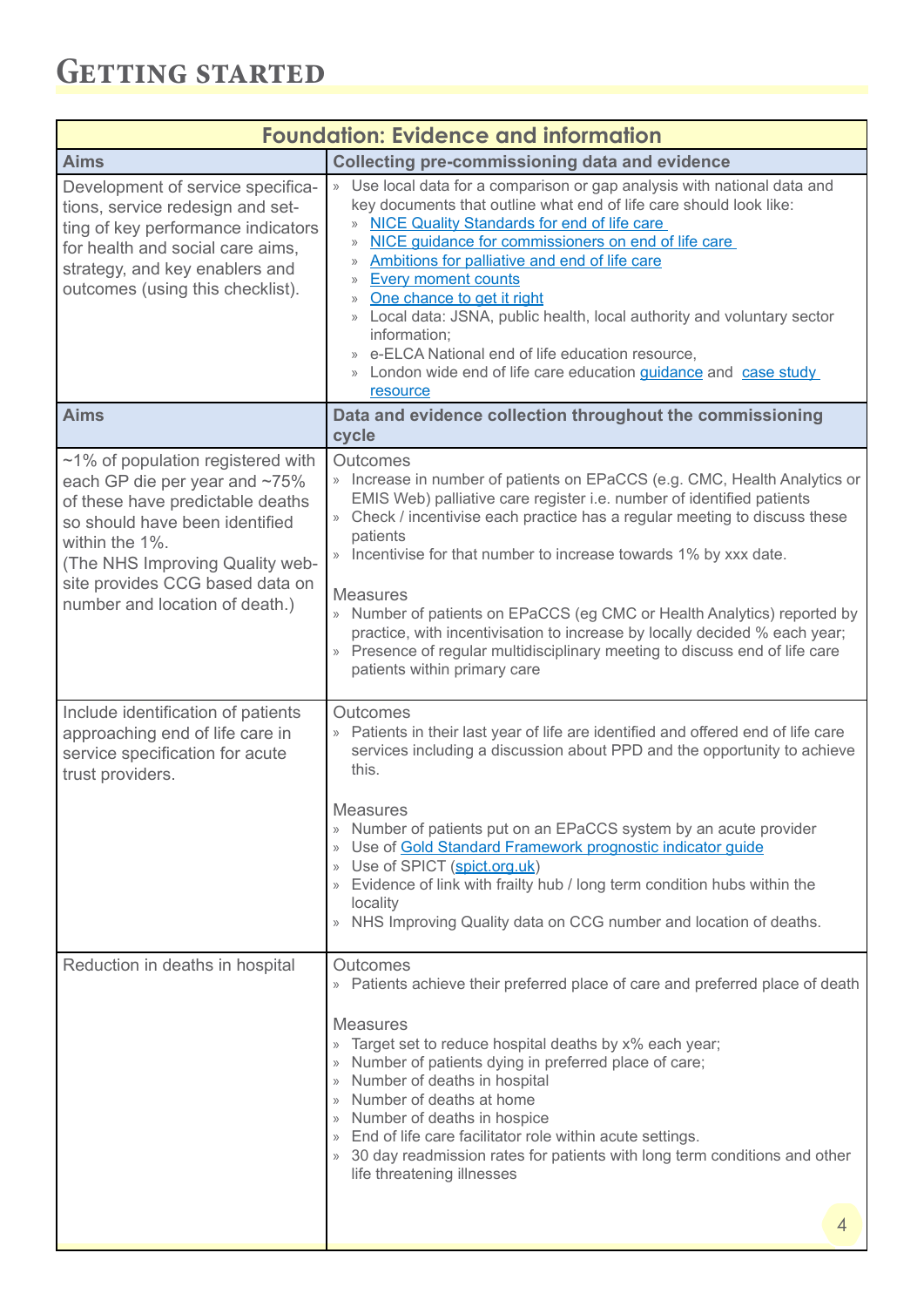<span id="page-4-0"></span>

| <b>Foundation: Personalised care planning</b>                                                                                                                                              |                                                                                                                                                                                                                                                                                                                                                                                                                                                                                                |  |
|--------------------------------------------------------------------------------------------------------------------------------------------------------------------------------------------|------------------------------------------------------------------------------------------------------------------------------------------------------------------------------------------------------------------------------------------------------------------------------------------------------------------------------------------------------------------------------------------------------------------------------------------------------------------------------------------------|--|
| <b>Aims</b>                                                                                                                                                                                | <b>Outcomes and measures</b>                                                                                                                                                                                                                                                                                                                                                                                                                                                                   |  |
| An assessment tool is in use for<br>patients and carers, which in-<br>cludes the assessment of physi-<br>cal, psychological, social and<br>spiritual needs of both patients<br>and carers. | Outcomes<br>» Assessments completed for patients and carers.<br><b>Measures</b><br>» Percentage of patients on EOLC register with a completed care plan<br>» Social care assessment formats have key questions to prompt timely end<br>of life care discussions.                                                                                                                                                                                                                               |  |
| Individualised care plan for all<br>patients                                                                                                                                               | Outcomes<br>» Patients feel supported and in control of their care. Patient only needs to<br>tell their story once.<br><b>Measures</b><br>» Number of care plans offered (data aligned to each provider)<br>» Number of care plans created<br>» Number of care plans regularly reviewed and updated (frequency of<br>review)                                                                                                                                                                   |  |
| Information for patients and car-<br>ers: leaflets, web page, directory<br>of services etc.                                                                                                | Outcomes<br>» Information available to patient in a range of formats which are easy to<br>read and in appropriate languages;<br>» Staff are aware of appropriate information to signpost patients and carers<br>to<br>» Patients and carers feel they have appropriate information to understand<br>their circumstances.<br><b>Measures</b><br>» Patients and carers surveys<br>» Friends and family test results<br>» Range of formats appropriate to patient and carer needs.                |  |
| The following documents are<br>available and used where ap-<br>propriate: capacity assessment,<br>ADRT, PPC, LPA, care in the last<br>days of life documentation.                          | Outcomes<br>» Patients are able to undertake Advance Care Planning and so receive<br>care in line with their wishes;<br>» Professionals are aware of patient and carers' wishes;<br>Care is delivered in line with the Mental Capacity Act (2005).<br><b>Measures</b><br>» Care plan includes reference to these documents<br>» Each provider organisation has a policy and trained staff to use these<br>documents.                                                                           |  |
| Robust way to review care plans                                                                                                                                                            | Outcomes<br>» The care plan is up to date and there are opportunities to review the care<br>plan<br>» The care plan is reviewed with the patient and carers, commensurate with<br>the condition and any changes in circumstances<br>» A formal review process is in place.<br><b>Measures</b><br>» Number and frequency of GP end of life care meetings;<br>» Gold Standard framework<br>» Evidence from multi-disciplinary team meetings discussing care plans<br>» Audit of care plans.<br>5 |  |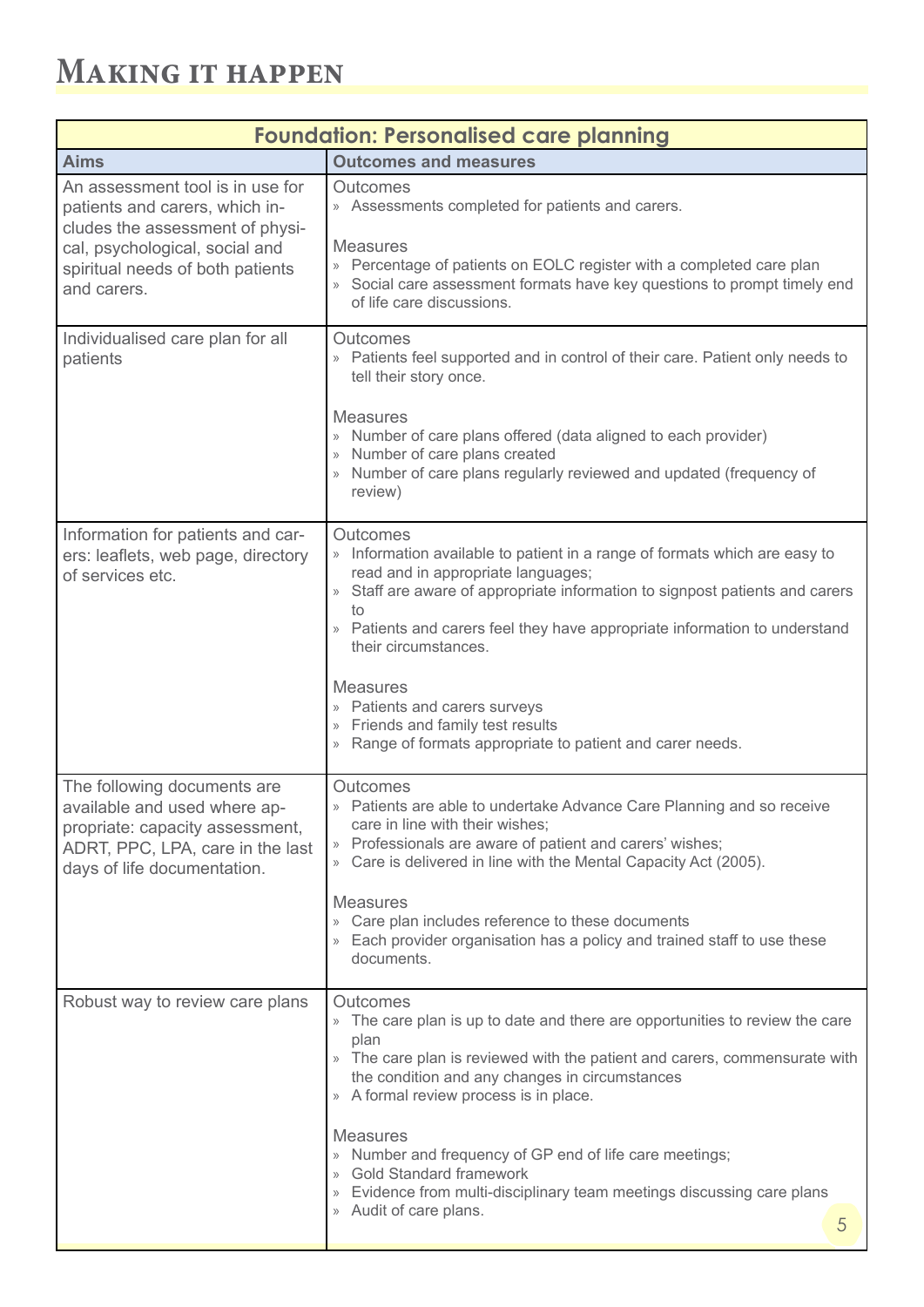<span id="page-5-0"></span>

| <b>Foundation: Shared records</b>                                                                                                                         |                                                                                                                                                                                                                                                                                                                                                                                                                                                                                                                                                 |  |
|-----------------------------------------------------------------------------------------------------------------------------------------------------------|-------------------------------------------------------------------------------------------------------------------------------------------------------------------------------------------------------------------------------------------------------------------------------------------------------------------------------------------------------------------------------------------------------------------------------------------------------------------------------------------------------------------------------------------------|--|
| <b>Aims</b>                                                                                                                                               | <b>Outcomes and measures</b>                                                                                                                                                                                                                                                                                                                                                                                                                                                                                                                    |  |
| Information about patients who<br>are approaching the end of life<br>care is available in the right for-<br>mat at the right time to the right<br>people. | Outcomes<br>» Staff have access to patient records and these are read;<br>» All services have accurate information about patient wishes<br>» Patients are at the centre of support plans and patients are able to access<br>their own records<br>» Documents are easy for everyone to understand.                                                                                                                                                                                                                                               |  |
|                                                                                                                                                           | <b>Measures</b><br>» Number of crisis/emergency care plans completed<br>» Number of patients on EPACCS Coordinate My Care or Health Analytics<br>system with complete and finalised records<br>» Audit of EPACCS<br>» Reduction in inappropriate London Ambulance Service transfers to A&E                                                                                                                                                                                                                                                      |  |
| A coordination centre directs all<br>community specialist palliative<br>care and end of life care needs<br>from a single point of access                  | Outcomes<br>» The patient and carers have a single point of contact<br>Reduced inappropriate transfers to hospital<br>» Reduced delayed discharges.<br><b>Measures</b>                                                                                                                                                                                                                                                                                                                                                                          |  |
|                                                                                                                                                           | » Presence of a team within each setting that coordinates care and<br>discharge.                                                                                                                                                                                                                                                                                                                                                                                                                                                                |  |
|                                                                                                                                                           | Foundation: Involving, supporting and caring for those important to the<br>dying person                                                                                                                                                                                                                                                                                                                                                                                                                                                         |  |
| <b>Aims</b>                                                                                                                                               | <b>Outcomes and measures</b>                                                                                                                                                                                                                                                                                                                                                                                                                                                                                                                    |  |
| Carers needs are met                                                                                                                                      | Outcomes<br>» Carers feel fully supported<br>» Carers feel listened to and have their own needs acknowledged and met,<br>allowing carers to focus on their caring role.                                                                                                                                                                                                                                                                                                                                                                         |  |
|                                                                                                                                                           | Measures Health and social care work together to identify and meet<br>carers' needs<br>» Number of carers needs assessments offered (to be locally agreed)<br>» Number of carers referred to specialist support services<br>» Number of referrals to respite services<br>» Number of referrals to information services<br>» Carers questionnaire<br>» Number of referrals to carers organisations received<br>» Number of assessments completed<br>» Number of referrals to adult social services for carer's assessment under<br>the Care Act. |  |
| Bereaved carers assessment and<br>service                                                                                                                 | Outcomes<br>» Carers in need of bereavement support are identified and their needs<br>assessed<br>» Staff are able to identify bereavement risk factors and signpost to<br>appropriate support, including access to counselling as appropriate                                                                                                                                                                                                                                                                                                  |  |
|                                                                                                                                                           | <b>Measures</b><br>» Availability of services for bereaved carers<br>» Number of assessments offered<br>» Number of assessments completed<br>» Number of type of referrals made to bereavement services<br>» Bereavement information provided to carers when medical certificate<br>issued<br>6<br>» Evaluation of complaints relating to end of life care                                                                                                                                                                                      |  |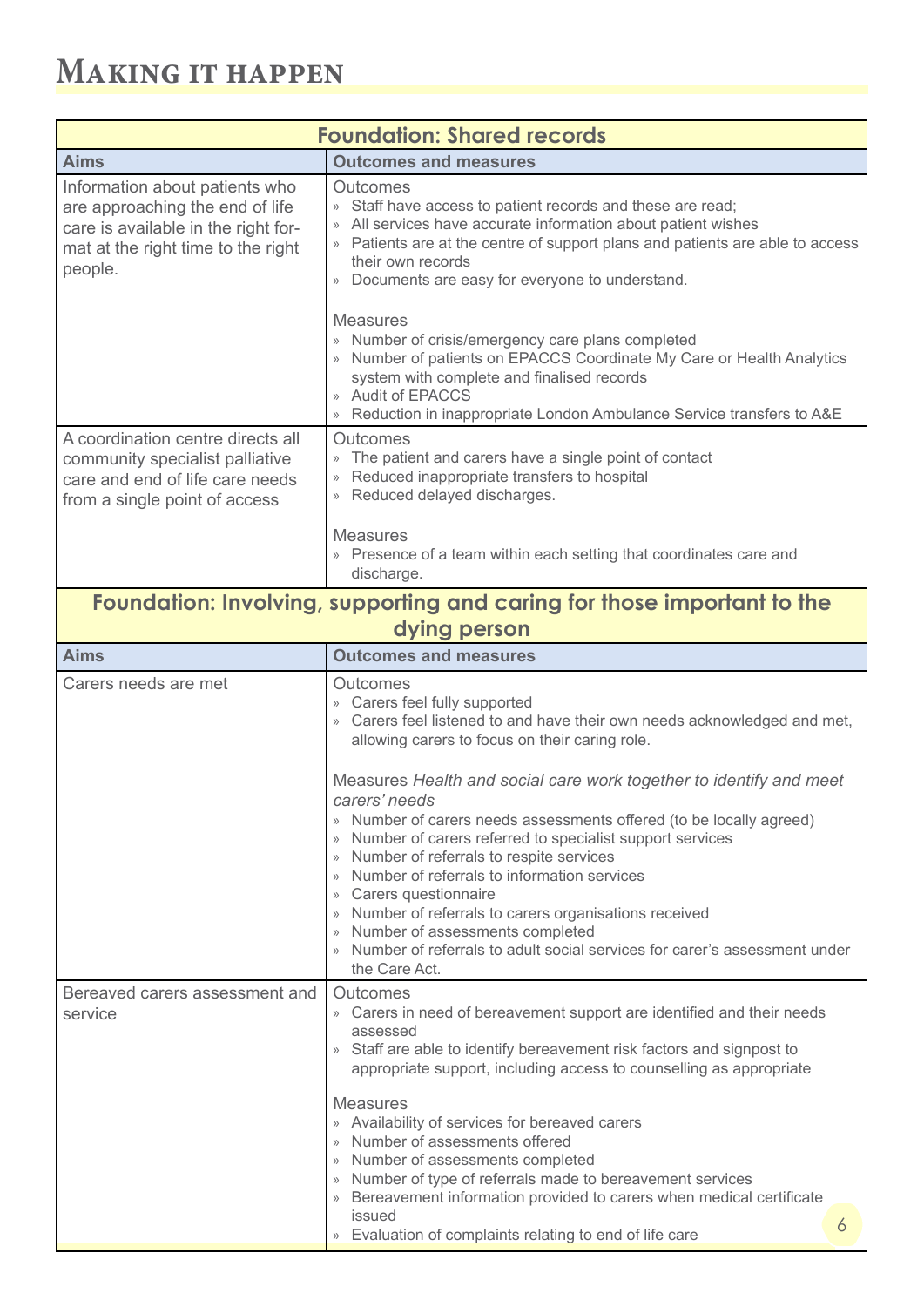<span id="page-6-0"></span>

| <b>Foundation: 24/7 access</b>                                          |                                                                                                                                                                                                                                                                                                                                                                                                                                                                                                                                                                                        |  |
|-------------------------------------------------------------------------|----------------------------------------------------------------------------------------------------------------------------------------------------------------------------------------------------------------------------------------------------------------------------------------------------------------------------------------------------------------------------------------------------------------------------------------------------------------------------------------------------------------------------------------------------------------------------------------|--|
| <b>Aims</b>                                                             | <b>Outcomes and measures</b>                                                                                                                                                                                                                                                                                                                                                                                                                                                                                                                                                           |  |
| Effective equipment contracting<br>for end of life care patients        | Outcomes<br>» Patients have timely access to required equipment;<br>» Hospital discharges are not delayed by equipment requests.<br><b>Measures</b><br>» Time of response to request (hours/days)<br>» Speed of delivery (number of days/hours)                                                                                                                                                                                                                                                                                                                                        |  |
|                                                                         | » Availability of requested equipment<br>» Number of delayed transfers of care due to lack of equipment.                                                                                                                                                                                                                                                                                                                                                                                                                                                                               |  |
| Fast track continuing healthcare                                        | Outcomes<br>» Eligible people have access to fast track continuing health care.<br><b>Measures</b><br>» Number of fast track requests made for continuing health care<br>» Speed of outcome within 48 hours<br>» Number of fast tracks and how you meet them<br>» Number of requests granted<br>» Number of days from request to decision                                                                                                                                                                                                                                              |  |
|                                                                         | » Reduction in number of days for hospital stays<br>» Patient access to personal health budgets<br>» Joint commissioning policy and procedures between CCG and social<br>services is in place<br>» There is a specialist approved provider list for end of life care.                                                                                                                                                                                                                                                                                                                  |  |
| Provision of 24/7 specialist<br>palliative care                         | Outcomes<br>» Access to 24/7 specialist palliative care services<br>» Clearly identified points of access, particularly out of hours.<br>Measures Health and social care work together to identify and meet<br>carers' needs<br>» Arrangements for 24/7 specialist support in place<br>» How often is the service used<br>» Number of calls, responses and time taken                                                                                                                                                                                                                  |  |
| Provision of 24/7 district nursing                                      | Outcomes<br>» Patients and carers have rapid access to district nursing in and out of<br>hours<br>» Clearly identified points of access, particularly out of hours<br>» Access to night support or similar.<br><b>Measures</b><br>» Is a service in place and how often is it used<br>» Service activity                                                                                                                                                                                                                                                                               |  |
| 24/7 access to end of life care<br>medications and pharmacy<br>services | Outcomes<br>» Patients receive symptom and pain relief when required and without delay<br>» Pre-emptive prescription of injectables<br>» Patients and carers have rapid access to pharmacy and medications<br>» Clearly identified points of access, particularly out of hours<br>» Improving quality of care people in the last days of life: ways to get the<br>medication right for further information here.<br><b>Measures</b><br>» Pharmacy available and stocked 24/7<br>» Number of times requested medicine is/is not available<br>» Time of response to request (hours/days) |  |
|                                                                         | » Pathway in place and how often is it used<br>7                                                                                                                                                                                                                                                                                                                                                                                                                                                                                                                                       |  |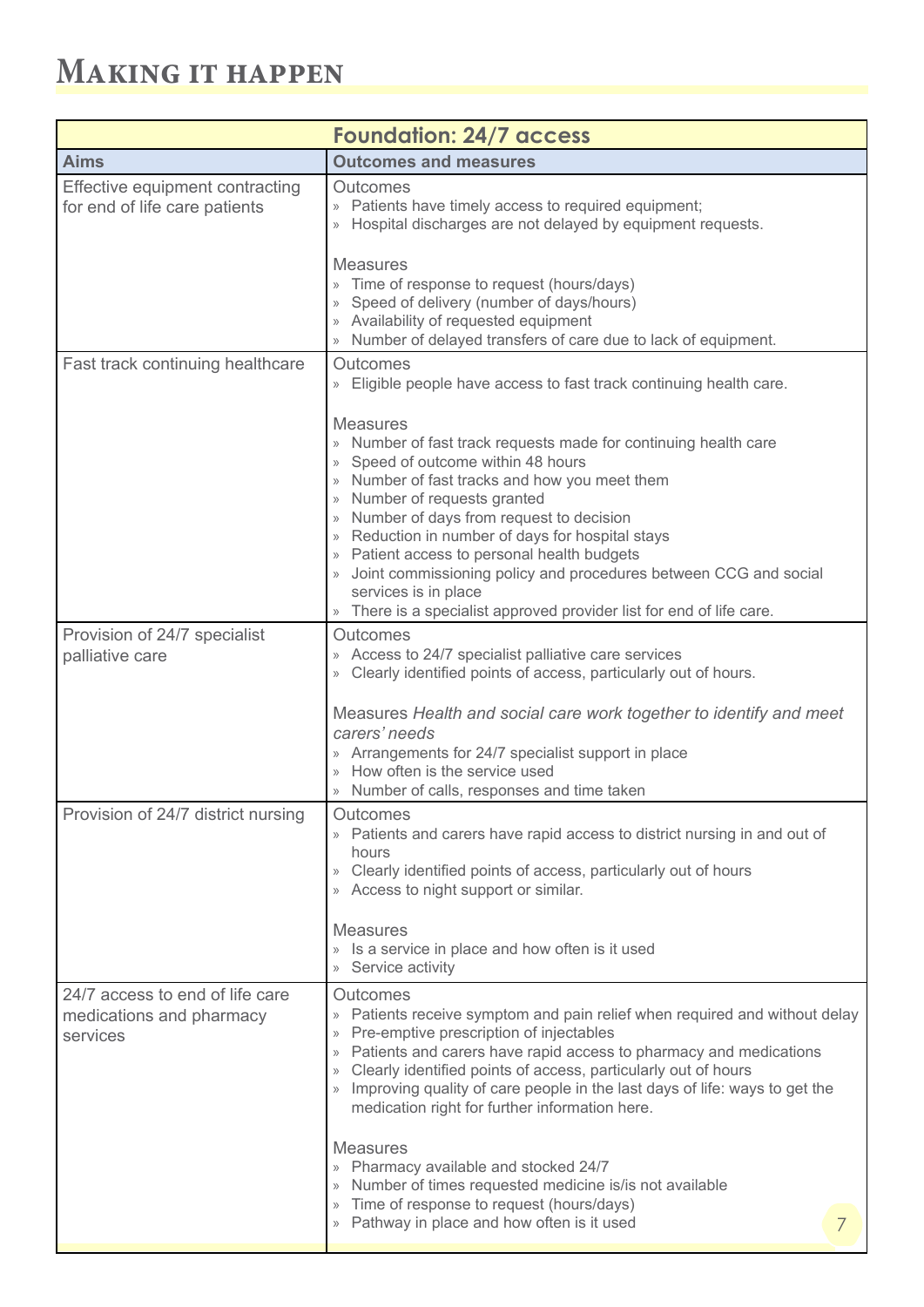<span id="page-7-0"></span>

| <b>Foundation: 24/7 access</b>                                              |                                                                                                                                                                                                                                                                                                                                                                                                                                            |  |
|-----------------------------------------------------------------------------|--------------------------------------------------------------------------------------------------------------------------------------------------------------------------------------------------------------------------------------------------------------------------------------------------------------------------------------------------------------------------------------------------------------------------------------------|--|
| <b>Aims</b>                                                                 | <b>Outcomes and measures</b>                                                                                                                                                                                                                                                                                                                                                                                                               |  |
| Provision of 24/7 and emergency<br>social care                              | Outcomes<br>» Patients and carers have rapid access to an emergency number<br>» Clearly identified points of access, particularly out of hours<br>» There are joined-up, co-ordinated services and pathways;<br>» Appropriate bypass of A&E                                                                                                                                                                                                |  |
|                                                                             | <b>Measures</b><br>» Social services care plans have contingency plans included<br>» Provision of 24/7 access to acute care<br>» Pathway for end of life patients in acute settings.                                                                                                                                                                                                                                                       |  |
| Availability of out of hours<br>admissions to hospices                      | Outcomes<br>» When the end of life is identified as imminent, patients are supported in<br>admission to hospice if desired and appropriate                                                                                                                                                                                                                                                                                                 |  |
|                                                                             | <b>Measures</b><br>» Number of admissions to hospices requested out of hours and number of<br>admissions accepted out of hours<br>» Hospice admissions protocol in place, including provision for out of hours.                                                                                                                                                                                                                            |  |
| Rapid discharge home to die                                                 | <b>Outcomes</b><br>» When the end of life is identified as imminent, patients are supported to<br>return to their chosen place of death.                                                                                                                                                                                                                                                                                                   |  |
|                                                                             | <b>Measures</b><br>» When the end of life is identified as imminent, patients are supported to<br>return to their chosen place of death.                                                                                                                                                                                                                                                                                                   |  |
|                                                                             | <b>Foundation: Co-design</b>                                                                                                                                                                                                                                                                                                                                                                                                               |  |
| <b>Aims</b>                                                                 | <b>Outcomes and measures</b>                                                                                                                                                                                                                                                                                                                                                                                                               |  |
| Public and patient involvement in<br>service development and provi-<br>sion | Outcomes<br>» Patients, carers and interested parties are involved in the planning and<br>review of services<br><b>Measures</b>                                                                                                                                                                                                                                                                                                            |  |
|                                                                             | » Commissioner consults PPI groups on end of life care<br>» Local groups are involved (Dying Matters, Macmillan, etc.) local religious<br>and cultural groups<br>» Linking with schools, funeral homes, law firms, Health Watch<br>» Evidence of use of patient and public feedback in the review of services<br>and commissioning of services<br>» Evidence of public consultation<br>» Percentage or number of surveys offered/completed |  |
|                                                                             | 8                                                                                                                                                                                                                                                                                                                                                                                                                                          |  |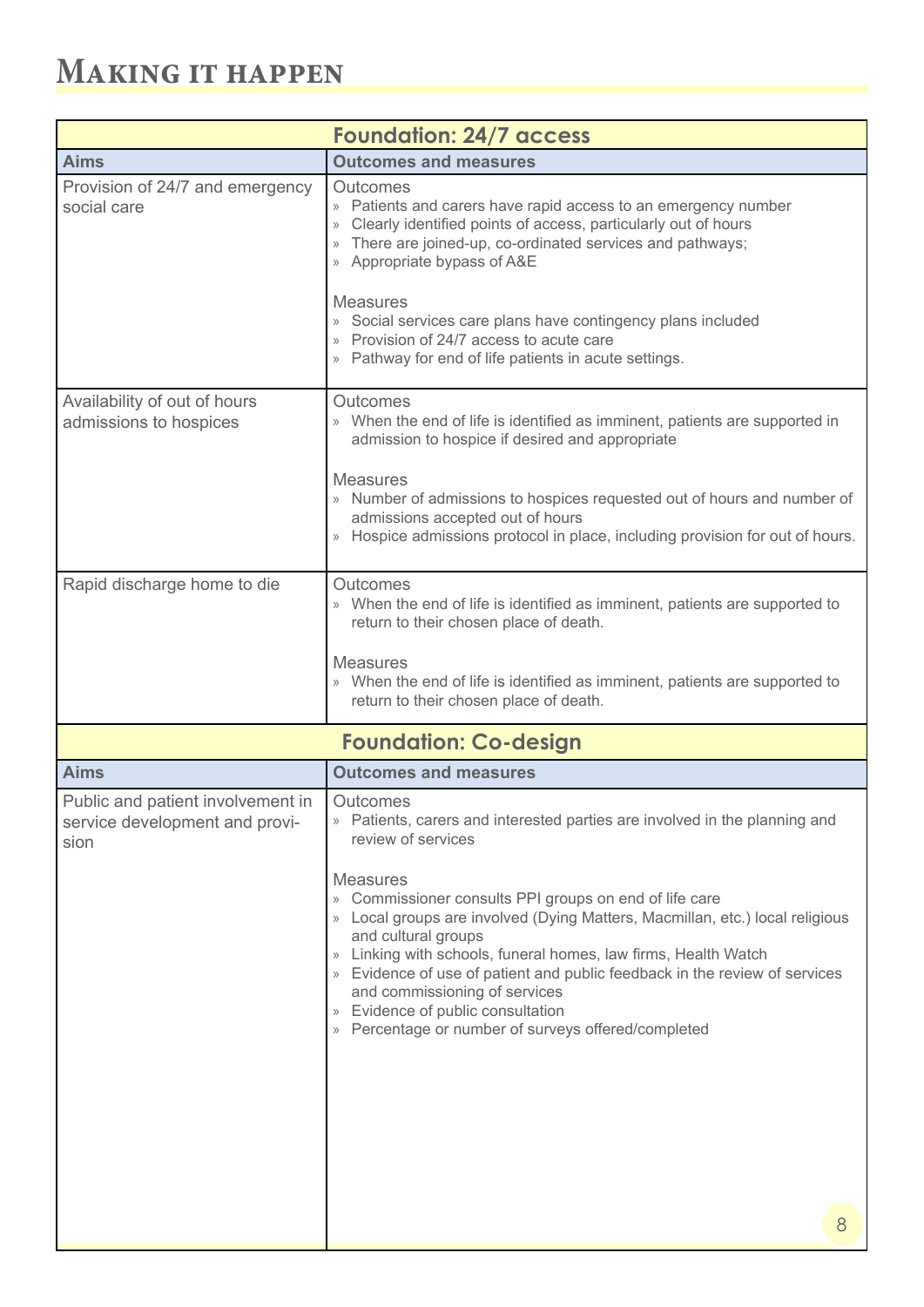<span id="page-8-0"></span>

| <b>Foundation: Education and training</b>                                                               |                                                                                                                                                                                                                                                                                                                                                                                                                                                                                                                                                                                                                                                                                                                                                                                                                                                                                                                                                                                                                                                                                                                                                                                                                                                                                                                                                                                           |  |
|---------------------------------------------------------------------------------------------------------|-------------------------------------------------------------------------------------------------------------------------------------------------------------------------------------------------------------------------------------------------------------------------------------------------------------------------------------------------------------------------------------------------------------------------------------------------------------------------------------------------------------------------------------------------------------------------------------------------------------------------------------------------------------------------------------------------------------------------------------------------------------------------------------------------------------------------------------------------------------------------------------------------------------------------------------------------------------------------------------------------------------------------------------------------------------------------------------------------------------------------------------------------------------------------------------------------------------------------------------------------------------------------------------------------------------------------------------------------------------------------------------------|--|
| <b>Aims</b>                                                                                             | <b>Outcomes and measures</b>                                                                                                                                                                                                                                                                                                                                                                                                                                                                                                                                                                                                                                                                                                                                                                                                                                                                                                                                                                                                                                                                                                                                                                                                                                                                                                                                                              |  |
| All staff in all settings are skilled<br>to identify and communicate with<br>patients and their carers. | <b>Outcomes</b><br>» Sustained improvement in confidence and perceived quality of end of life<br>care delivered by staff<br>» Evidence of learning from patient and bereaved relatives' feedback on<br>end of life care.<br>» Improved bereaved relatives satisfaction with end life care<br>» Professionals feel supported to identify patients in their last year of life<br>» Professionals are able to have effective conversations with patients<br>nearing the end of life about their conditions and their future wishes.<br>» Promoting psychological support for health and social care staff working<br>in environments where death happens frequently<br><b>Measures</b><br>» Rise in percentage staff completing palliative care / end of life care study<br>days / communication skills training<br>» Availability of training and completion of training by district nurses and<br>GPs, and in hospital by generic hospital staff;<br>» Staff survey<br>» Development of mandatory training in end of life care in acute hospitals<br>» Development of mandatory training in end of life care in mental health<br>trusts, including both community and inpatient services for older adults<br>» End of life care is included as a priority in NHS trust, CCG and adult social<br>services training plans<br>» Use of online end of life care training (for example e-ELCA). |  |
| Staff in all settings are skilled in<br>needs assessment, care planning<br>and advance care planning    | Outcomes<br>» All staff in all settings are skilled to communicate with patients and their<br>carers<br>» An integrated health and social care model is promoted within end of life<br>care training.<br><b>Measures</b><br>» Number and type of training sessions offered; joint training for health and<br>social care staff where appropriate.                                                                                                                                                                                                                                                                                                                                                                                                                                                                                                                                                                                                                                                                                                                                                                                                                                                                                                                                                                                                                                         |  |

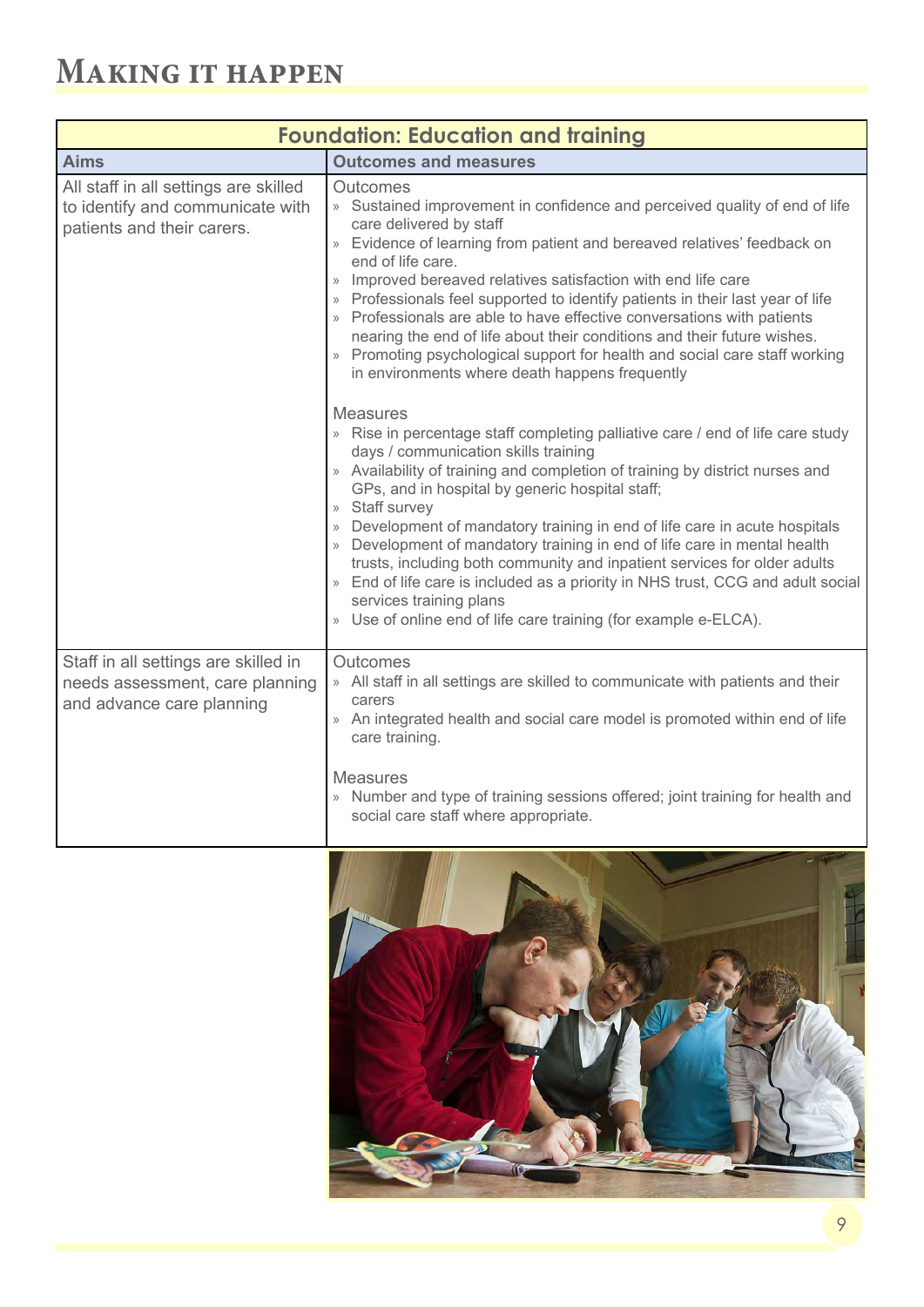## <span id="page-9-0"></span>**Glossary**

| <b>Term</b>   | <b>Definition</b>                                                                                                                                                                                                                                                                                                                                                                                         |
|---------------|-----------------------------------------------------------------------------------------------------------------------------------------------------------------------------------------------------------------------------------------------------------------------------------------------------------------------------------------------------------------------------------------------------------|
| A&E           | Accident and Emergency (A&E) department - Deals with life-threatening emergencies;<br>also known as emergency department or casualty.                                                                                                                                                                                                                                                                     |
| <b>ACP</b>    | Advance care planning (ACP) - A voluntary process of discussion about future care be-<br>tween an individual and their care providers.                                                                                                                                                                                                                                                                    |
| <b>ADRT</b>   | Advance Decision to Refuse Treatment (ADRT) - Allows a person to make a legally bind-<br>ing refusal of medical treatment in advance of a time when they lose the ability to make<br>the decisions for themselves (Mental Capacity Act 2005). It can be used to set out the<br>specific circumstances in which a person would not want a treatment to be given, or when<br>a treatment should be stopped. |
| CCG           | Clinical commissioning groups (CCGs) - A core part of the government's reforms to the<br>health and social care system. In April 2013, they replaced primary care trusts as the com-<br>missioners of most services funded by the NHS in England.                                                                                                                                                         |
| <b>CMC</b>    | Coordinate My Care (CMC) - An integrated model of care, underpinned by IT, which is cur-<br>rently being rolled out across London. It provides a personalised urgent care plan which<br>can be prepared and recorded to ensure all care providers can access this information all<br>day, every day.                                                                                                      |
| <b>DES</b>    | Directed Enhanced Services - A DES is the name given to directions from the government<br>for GPs to be rewarded for doing extra work to improve the health of their patients.                                                                                                                                                                                                                            |
| <b>DIUPR</b>  | Deaths in usual place of residence                                                                                                                                                                                                                                                                                                                                                                        |
| e-ELCA        | End of Life Care for All (e-ELCA) - The e-learning programme which aims to enhance the<br>training and education of the health and social care workforce so that well-informed high<br>quality care can be delivered by confident and competent staff and volunteers to support<br>people wherever they happen to be.                                                                                     |
| <b>EPaCCS</b> | Electronic Palliative Care Co-ordination Systems (EPaCCS) - Enable the recording and<br>sharing of people's care preferences and key details about their care at the end of life.                                                                                                                                                                                                                         |
| <b>JSNA</b>   | Joint Strategic Needs Assessment (JSNA) - Looks at the current and future health and<br>care needs of local populations to inform and guide the planning and commissioning (buy-<br>ing) of health, well-being and social care services within a local authority area.                                                                                                                                    |
| LES           | Local enhanced services (LESs) - Schemes agreed by CCGs in response to local needs<br>and priorities, sometimes adopting national service specifications.                                                                                                                                                                                                                                                 |
| <b>LPA</b>    | A lasting power of attorney (LPA) is a legal document that lets you appoint one or more<br>people (known as 'attorneys') to help you make decisions or to make decisions on your<br>behalf. This gives you more control over what happens to you if, for example, you have<br>an accident or an illness and can't make decisions at the time they need to be made (you<br>'lack mental capacity').        |
| <b>PALS</b>   | The Patient Advice and Liaison Service (PALS) offers confidential advice, support and<br>information on health-related matters. They provide a point of contact for patients, their<br>families and their carers.                                                                                                                                                                                         |
| <b>PPC</b>    | The Preferred Priorities for Care (PPC) document is designed to help people prepare for<br>the future. It gives them an opportunity to think about, talk about and write down their pref-<br>erences and priorities for care at the end of life.                                                                                                                                                          |
| <b>SPC</b>    | Specialist palliative care (SPC) encompasses hospice care (including inpatient hospice,<br>day hospice, hospice at home) as well as a range of other specialist advice, support and<br>care such as that provided by hospital palliative care teams. Specialist palliative care<br>should be available on the basis of need, not diagnosis.                                                               |
| <b>VOICES</b> | The National Survey of Bereaved People (VOICES, Views of Informal Carers - Evaluation<br>of Services) collects information on bereaved peoples' views on the quality of care pro-<br>vided to a friend or relative in the last three months of life, for England.                                                                                                                                         |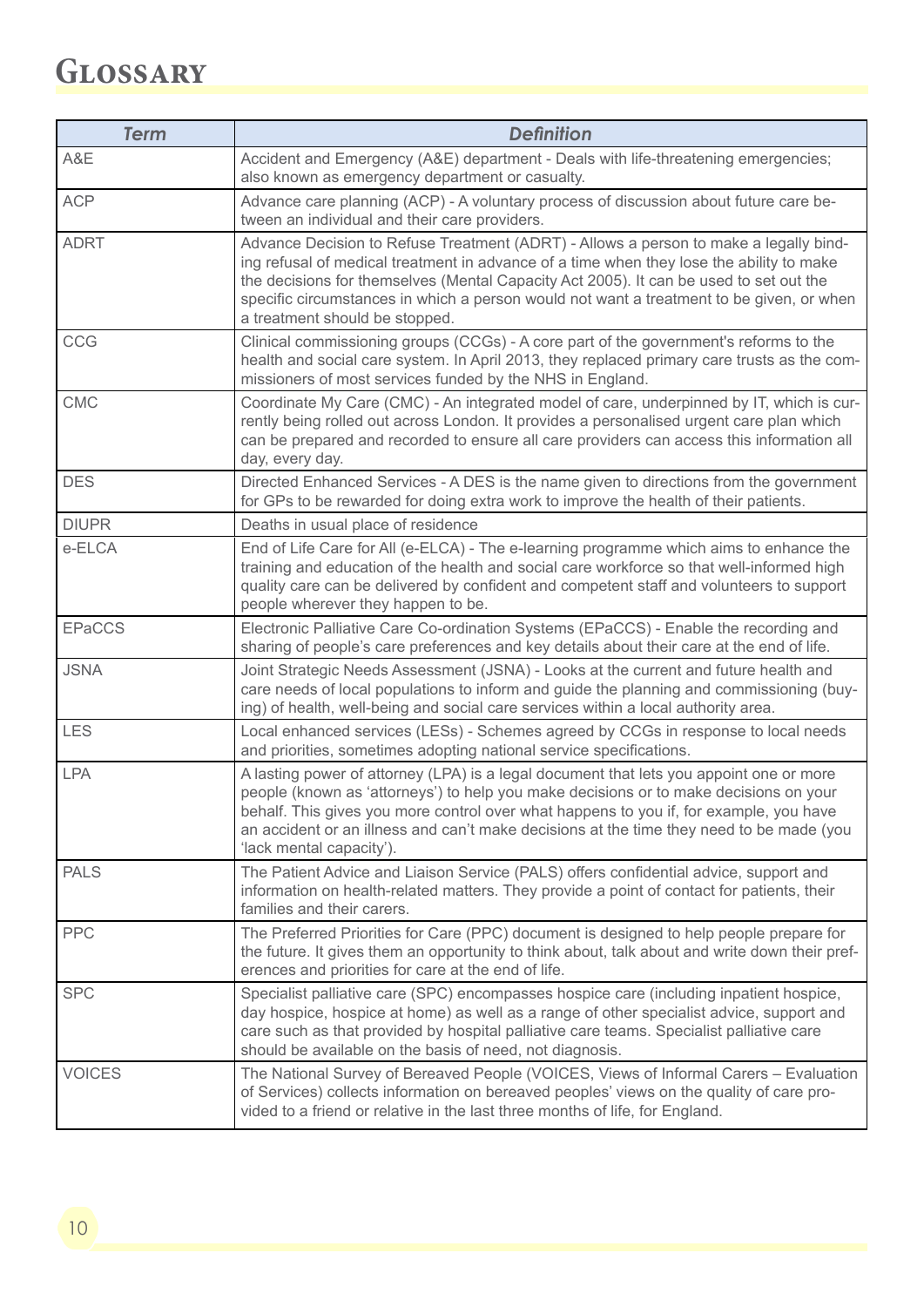### <span id="page-10-0"></span>**Further reading**

| <b>Title</b>                                                                                                                                                                                                                             | Link                       |
|------------------------------------------------------------------------------------------------------------------------------------------------------------------------------------------------------------------------------------------|----------------------------|
| One chance to get it right: Improving people's experience of care in the last few days and hours<br>of life   Leadership Alliance for the Care of Dying People (2014)                                                                    | <b>Link</b>                |
| The Outcome Assessment and Complexity Collaborative (OACC) initiative<br>1.) Outcome measurement in palliative care: The essentials<br>2.) Introducing the Outcome Assessment and Complexity Collaborative (OACC) suite of mea-<br>sures | Link<br>Link               |
| Ambitions for palliative and end of life care   National Palliative and End of Life Care Partnership<br>(2015)                                                                                                                           | <b>Link</b>                |
| Improving quality of care people in the last days of life: ways to get the medication right [add<br>$link$ ].                                                                                                                            | Link                       |
| The Gold Standards Framework   GSF Centre in End of Life Care                                                                                                                                                                            | Link                       |
| Supportive and palliative care indicators tool (SPICT)   NHS Lothian and the University of Edin-<br>burgh Primary Palliative Care Research Group                                                                                         | <b>Link</b>                |
| NICE Quality standards for end of life care for adults (QS13) (2011)                                                                                                                                                                     | Link                       |
| Every moment counts: A narraitve for person centred coordinated care for people near the end<br>of life   National Council for Palliative Care and National Voices (2015)                                                                | Link                       |
| Commissioning person centred end of life care: A toolkit for health and social care professionals<br>  National End of Life Care Programme (2012)                                                                                        | <b>Link</b>                |
| Care Act 2014                                                                                                                                                                                                                            | Link                       |
| NHS Constitution: The NHS belongs to us all (2013)                                                                                                                                                                                       | Link                       |
| Social Care London ADASS and LSCP End of Life Charter                                                                                                                                                                                    | Link                       |
| SCIE end of life care hub   Social Care Institute for Excellence                                                                                                                                                                         | Link                       |
| Care planning / House of Care   NHS Improving Quality                                                                                                                                                                                    | Link                       |
| Advance care planing: Planning for your future care booklet   Northamptonshire Healthcare<br>NHS Foundation Trust (2016)                                                                                                                 | Link                       |
| Top tips for commissioners: Improving one-year cancer survival   Macmillan (2015)                                                                                                                                                        | Link                       |
| Health Select Committee Report: End of Life Care                                                                                                                                                                                         | Link                       |
| Priorities of care for the dying person   Leadership Alliance for the Care of Dying People (2014)                                                                                                                                        | Link                       |
| End of life care atlas   Marie Curie                                                                                                                                                                                                     | <b>Link</b>                |
| What is a good death?   London End of Life Clinical Network (2014)                                                                                                                                                                       | Link                       |
| Palliative and end of life toolkit   Royal College of General Practitioners (RCGP)                                                                                                                                                       | Link                       |
| London End of Life Care Clinical Network<br>Overarching principles for end of life care training (2015)<br>Interactive library of case study examples (2015)                                                                             | <b>Link</b><br><b>Link</b> |
| NICE Care of dying adults in the last days of life (2015)                                                                                                                                                                                | <b>Link</b>                |